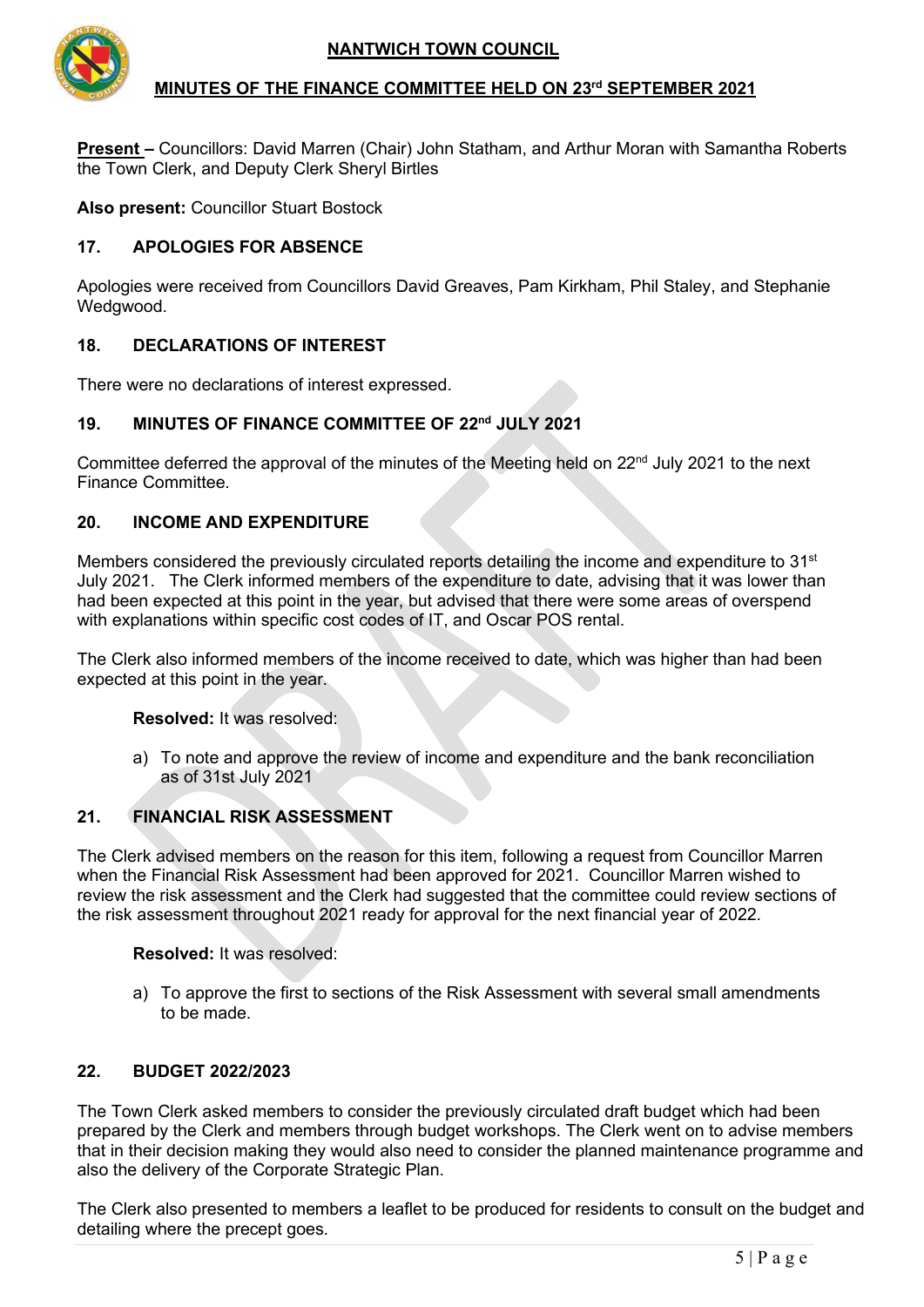Members discussed the draft budget and felt it important that the majority of the Finance Committee should be involved in the process and decision making.

**Resolved:** It was resolved:

- a) That an additional Finance Committee would be held W/C  $11<sup>th</sup>$  October to discuss this item alone and in more detail.
- b) The Town Clerk to update predicted income for Civic Shows for 2022/23

## **23. INCOME 2022/23**

The Town Clerk asked members to consider proposals for various income streams of the Town Council for 2022/23.

**Resolved**: It was resolved:

- a) Members recommend that the Civic Hall and Brookfield fees and charges should remain the same
- b) Recommend an increase of 2% on Market rents
- c) Recommend an increase of 5% on Allotment rents
- d) That the Clerk would review the agreement with Stapeley Parish Council in relation to allotments

## **24. DRAFT PLANNED MAINTENANCE PROGRAMME**

Members considered the planned maintenance programme for 2022/23.

**Resolved**: It was resolved:

a) Members recommend that the Draft Planned Maintenance Programme should be adopted with some agreed amendments.

#### **25. GRANT APPLICATIONS**

| Applicant                                  | <b>Project</b>         | <b>Total</b><br>cost(E) | <b>Grant</b><br><b>Requested</b><br>(£) | <b>Notes</b>                                                                 |
|--------------------------------------------|------------------------|-------------------------|-----------------------------------------|------------------------------------------------------------------------------|
| <b>Nantwich</b><br>Food<br><b>Festival</b> | Welcome<br>back event. | £2500                   | £500                                    | The event will be held at the<br>Civic Hall with invitations to<br>NTC reps. |
| <b>Total</b>                               |                        | £2500                   | £500                                    |                                                                              |

**Resolved:** It was resolved to approve the grant applications as detailed above.